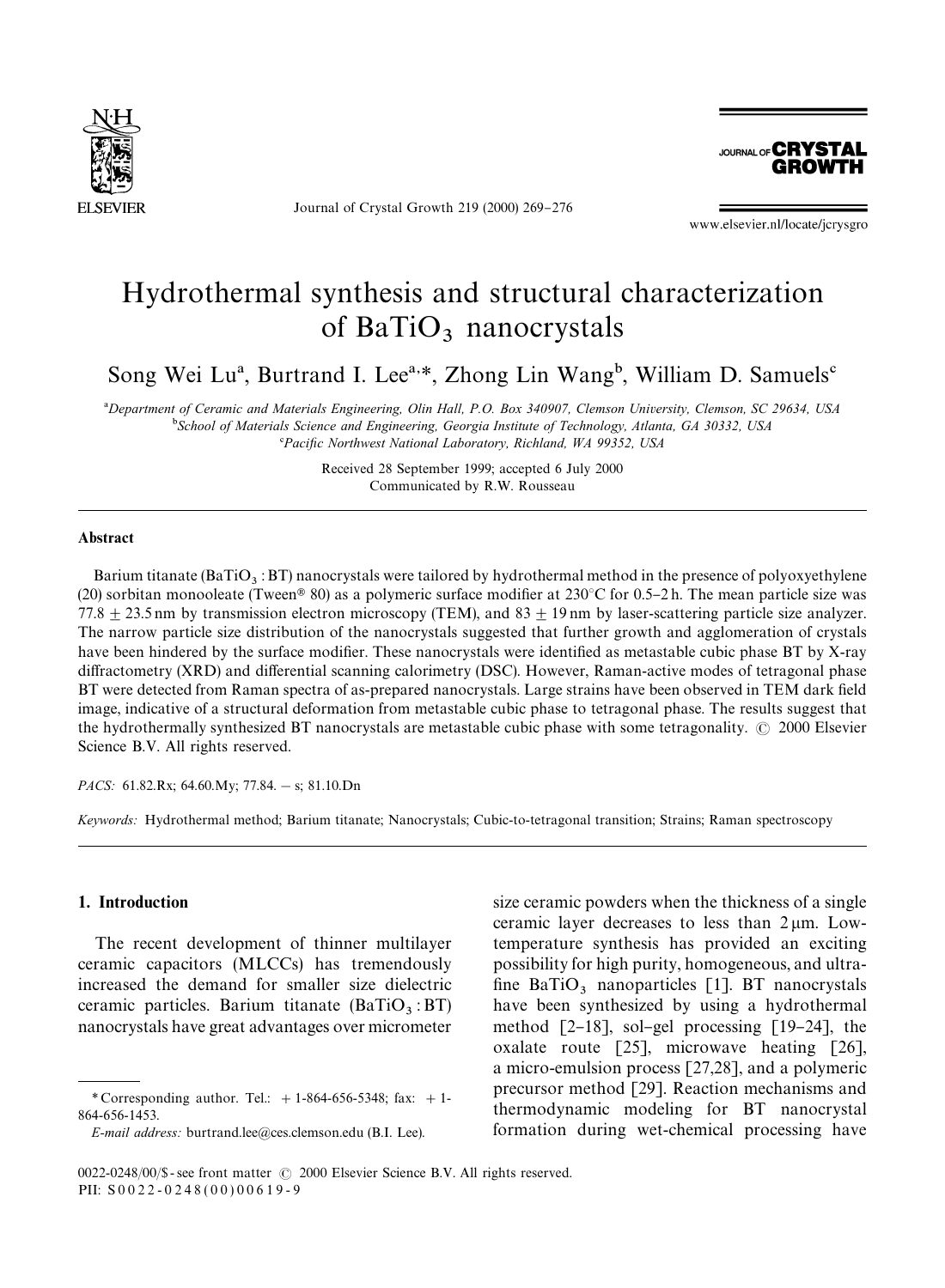been studied [30]. Eckert et al. [5] proposed a dissolution-precipitation mechanism for hydrothermal synthesis of  $BaTiO<sub>3</sub>$  nanocrystals using  $Ba(OH)$ <sub>2</sub> and TiO<sub>2</sub> as precursors.

In the past years, extensive discussion has focused on crystalline phase of nanocrystalline BT particles. Three questions are raised in the literature. First, what is the critical size below which the abnormal cubic phase is stable at room temperature? The critical crystalline size has been reported as 49 nm by Schlag and Eicke [20] using X-ray  $diffraction (XRD)$  and differential scanning calorimetry (DSC), 120 nm by Uchino et al. [31], 30 nm by Hsiang and Yen [25,32] using XRD, and 190 nm by Begg et al. [17]. The discrepancy of the critical size determination results from different synthesis methods, conditions, and experimental techniques. Second, whether the nanocrystal has a true cubic phase without any tetragonality when it appears to be cubic according XRD and DSC results? Various researchers  $\begin{bmatrix} 3,4,16-18,25,26, \end{bmatrix}$ 32–34] assigned the BT nanocrystallites to cubic phase according to their XRD and DSC results. Cho [29] and Clark et al. [13] argued that the nanocrystalline BT particles are tetragonal rather than cubic according to the presence of Ramanactive modes for the tetragonal phase. However, Beck et al. [27] observed no Raman-active mode in BT nanoparticles less than 20 nm synthesized by a micro-emulsion method. Third, whether the tetragonal phase BT nanocrystals have better sintering behaviors and higher dielectric constants than cubic phase? Zhu et al. [34] claimed that hydrothermally synthesized tetragonal BT nanocrystals have better sintering behavior, higher density, and higher dielectric constants than cubic phase nanoparticles. However, Takeuchi et al. [35,36] reported similar dense ceramics (more than 95% of theoretical density) and similar high dielectric constants from hydrothermal BT nanocrystals, for both cubic and tetragonal phases, after spark plasma sintering.

There is also a misunderstanding between particle size and crystalline size. Only when the individual particle is a single crystal, the crystalline size is same as the particle size. Yet, the debate of the phase, i.e., to cubic phase by XRD and DSC, and tetragonal phase by Raman spectroscopy, has not

been concluded in the literature. It is one of the main aims for this paper to clarify the structure of BT nanocrystals synthesized by a hydrothermal method, and to confirm the BT phase.

Another issue concerning nanoparticles is the dispersion processing. Due to the large surface area to volume ratio, the tendency to agglomerate is very high. In an industrial practice, a well-dispersed BT suspension is needed to obtain a high green density of the final BT product. The second aim of this research is, therefore, to synthesize redispersible or agglomerate-free BT nanocrystals by a polymeric surface agent which controls the particle size and provides the dispersibility in water. The surface adsorbate layer formed on nanocrystal surface acts simultaneously as a surface modifier to hinder the further growth of nanoparticles  $[37-40]$ , and as a dispersant to prevent the particle agglomeration by a steric stabilization in the subsequent suspension preparation.

## 2. Experimental procedure

An aqueous solution of barium and titanium was obtained by mixing  $14.66$  g BaCl<sub>2</sub>  $\cdot$  2H<sub>2</sub>O (99.6%, Fischer Scientific Company) in 40 ml deionized water and 3.79 g TiCl<sub>4</sub> (99.9%, Acros Organics) in 40 ml chilled deionized water. One-half-gram of polyoxyethylene (20) sorbitan monooleate (Tween® 80) was added as the surface modifier to the above solution. The solution pH was raised to 13.5 by dropwise adding 4M KOH with stirring, resulting in a white colloidal sol. The final volume was adjusted to 100 ml using deionized water. Thereafter, 25 ml of the sol was transferred to a 30 ml stainlesssteel vessel. The sealed vessel was heated to  $230^{\circ}$ C for  $0.5-2 h$ . After cooling down to room temperature, the resultant precipitate was centrifuged and washed with water for several times, and finally dried at  $60^{\circ}$ C for 24 h in a vacuum oven. Excess  $Ba^{2+}$  and KOH were removed during washing. A high purity 99.995% BT powder from Aldrich chemical Company was used as a reference.

Transmission electron microscopy (TEM) study of the synthesized BT nanocrystals was carried out at 200 kV using a Hitachi HF-2000 TEM equipped with a field emission source and at  $400 \text{ kV}$  using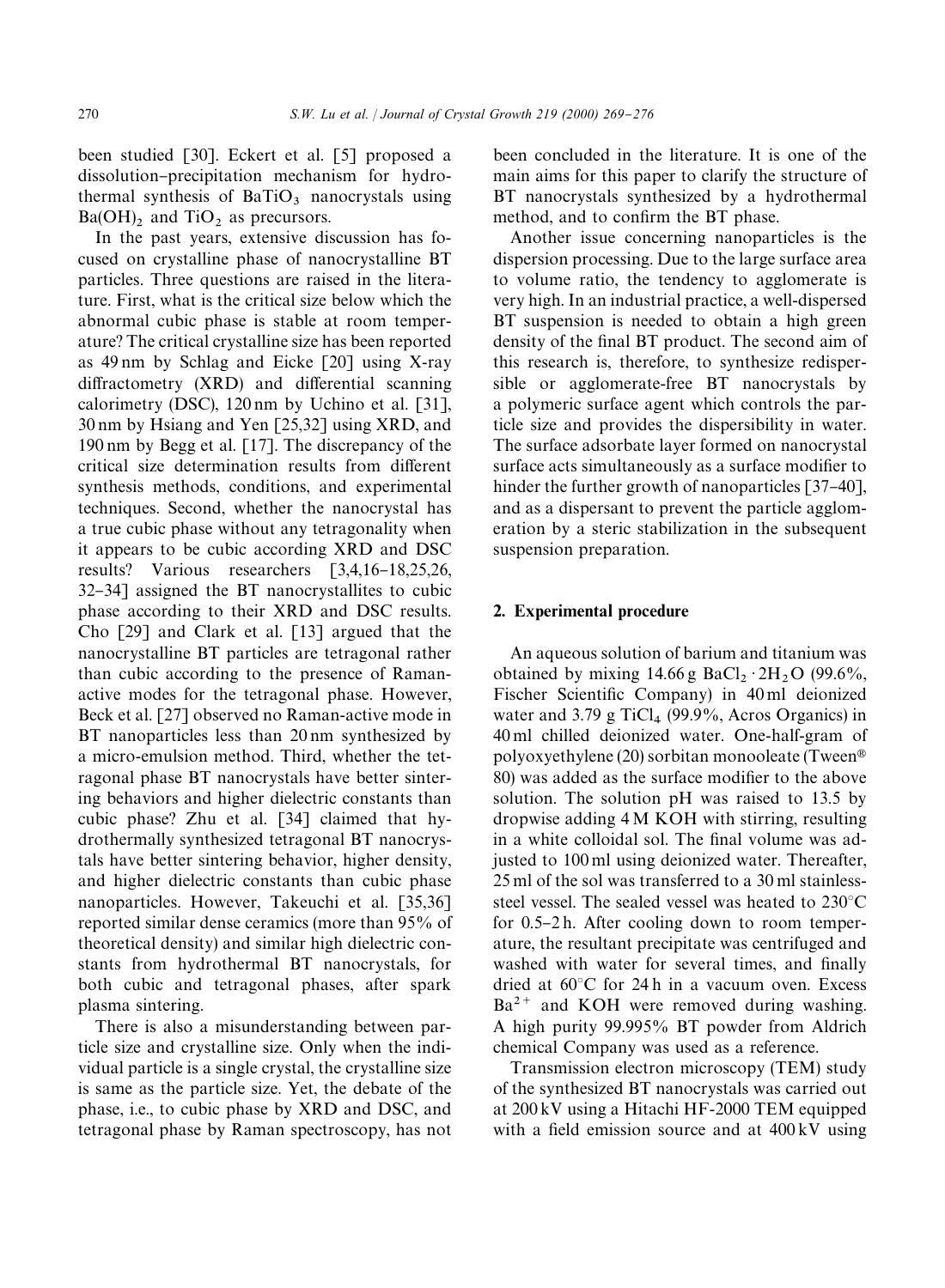a JEOL 4000EX. Energy dispersive X-ray spectroscopy (EDS) attached onto the Hitachi HF-2000 TEM was used to determine the chemical composition of the sample. The TEM specimens were prepared by dispersing the as-prepared BT particles in methane, and picking up using a carbon film supported by a copper grid. The particle size and size distribution were characterized using a Horiba LA-910 laser-scattering particle size analyzer. The samples were dispersed in distilled water and ultrasonically treated for 10 min before the size analysis. XRD measurements were performed using an XDS X-ray diffractometer (Model 2000, Scintag, Inc.) from  $2\theta = 20-80^{\circ}$  with a scan step of 0.02°. Raman investigations were carried out by means of an SPEX 1877 Triple Raman Spectrometer equipped with a Princeton Instruments LN/CCD detector and an SPEX 1482ET Micramate microscopy attachment. The samples were excited using a coherent Innova  $307 \text{ Ar}^+$  laser at 514.5 nm at 10 mW. DSC experiment was performed by using a Perkin-Elmer differential thermal analyzer DTA7 in air from 80 to  $155^{\circ}$ C with a heating rate of  $10^{\circ}$ C min<sup>-1</sup>. Thirty milligram BT nanocrystals were weighed out into an alumina crucible against the same amount of pure  $Al_2O_3$  powder as a reference.

## 3. Results and discussion

Fig. 1 shows XRD patterns of BT nanocrystals hydrothermally synthesized at  $230^{\circ}$ C for 0.5 and 2 h. The insert represents the enlarged pattern between  $2\theta = 44.0$  and  $46.0^{\circ}$  of 2 h sample. The vertical lines indicate the peak positions of standard cubic phase BT JCPDS No. 31-174.

It is shown in Fig. 1 that both patterns fit well with the peak positions of standard cubic-phase BT. From the inset, the single peak at  $2\theta = 44.95^{\circ}$ fits very well with the  $\{200\}$  plane of cubic-phase BT. No split of the  $\{200\}$  peak around  $2\theta = 44.95^\circ$ can be seen in the insert. It can be unmistakably distinguished from tetragonal BT phase, since there are two overlapping peaks at  $44.85$  and  $45.38^{\circ}$  for tetragonal BT [3,4,33]. In order to give a clear view of this  $\{200\}$  peak, a Gaussian fitting is performed in Fig. 2, i.e., for the peak C. The Gaussian-fitting



Fig. 1. XRD patterns of BT nanocrystals prepared at  $230^{\circ}$ C for  $(1)$  2h and  $(2)$  0.5h. The inset represents the enlarged XRD patterns between 44.0 and  $46.0^{\circ}$  of pattern 1. The vertical lines were taken from standard cubic phase BT JCPDS No. 31-174.



Fig. 2. Peak broadening of BT nanocrystals and peak split of the tetragonal phase: (1) BT nanocrystals, (2) tetragonal phase reference BT (micrometer size). Full-width at half-maximum (FWHM) of all peaks (A)  $0.34^{\circ}$ , (B)  $0.22^{\circ}$ , (C)  $0.47^{\circ}$ , (D)  $0.31^{\circ}$ , and  $(E) 0.22$ °.

curve of peak  $C$  (dotted line) fits very well with the original XRD pattern.

By comparison with XRD pattern of micrometer reference BT powders in Fig. 2, both peak split of micrometer size BT and peak broadening of BT nanocrystals are noticed. As previously mentioned, the split of the peak to D and E in Fig. 2 from micrometer is a characteristic indication of the tetragonal phase BT [3,4,33]. Two overlapped Gaussian peaks are the  $\{002\}$  and  $\{220\}$  peaks of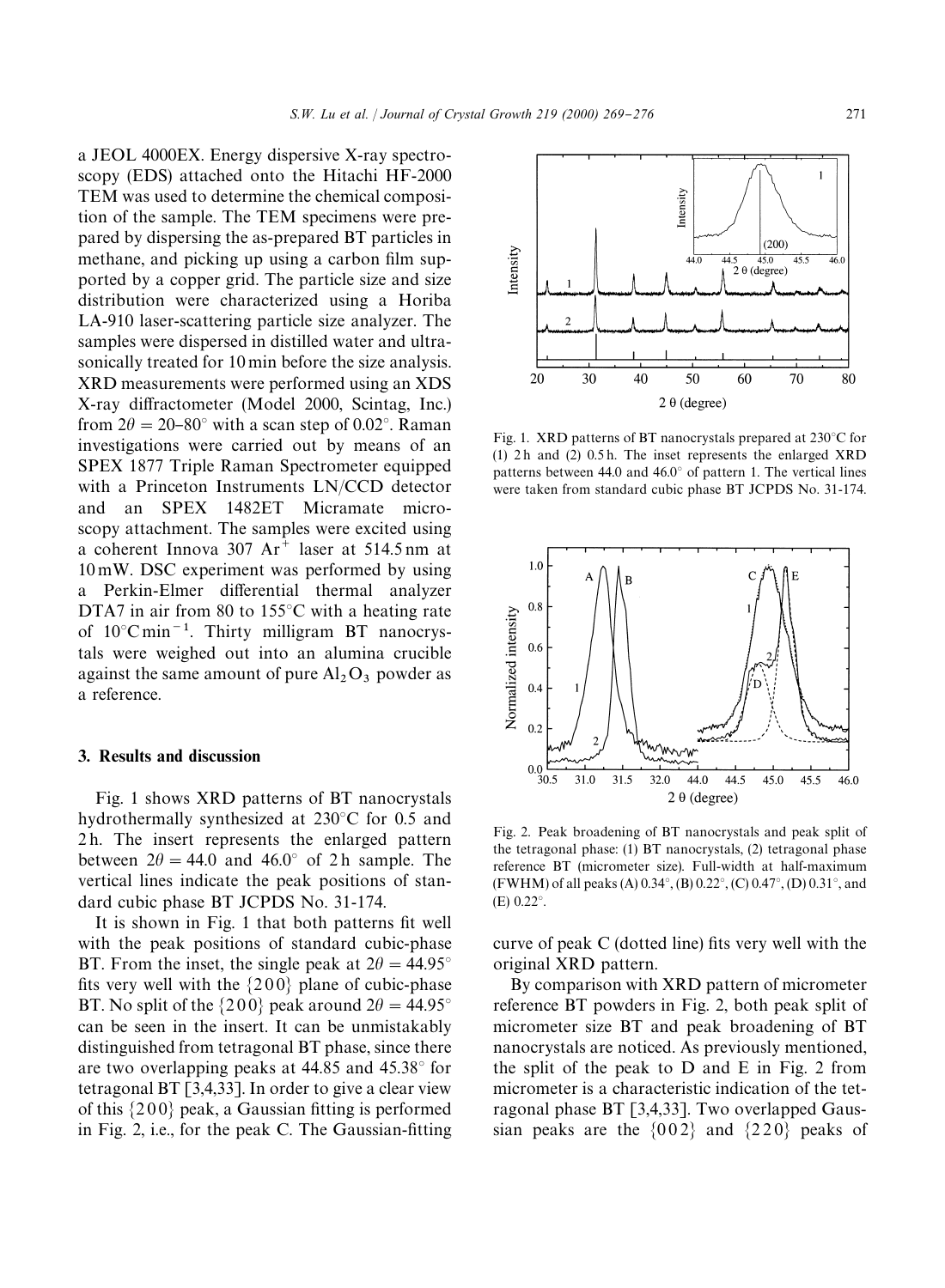

Fig. 3. (a) Bright-field and (b) dark-field TEM images recorded from  $BaTiO<sub>3</sub>$  nanocrystals. (c) An electron diffraction pattern from the particles showing the perovskite structure. The circle indicates the size and position of the objective aperture used to record the dark-field image displayed in (b).

tetragonal phase BT. From Fig. 2, the full-width at half-maximum (FWHM) are  $0.34^{\circ}$  for peak A,  $0.22^{\circ}$ for peak B,  $0.47^{\circ}$  for peak C,  $0.31^{\circ}$  for peak D, and  $0.22^{\circ}$  for peak E. It is shown that the FWHM of nanocrystalline BT is larger than that of micrometer BT, indicative of the presence of small crystals. According to above XRD results, the hydrothermally synthesized BT nanocrystals are believed to be metastable cubic phase.

Fig. 3 shows TEM images of BT nanoparticles synthesized at  $230^{\circ}$ C for 0.5 h. The bright field image in Fig. 3(a) shows a narrow-distribution spherical nanoparticles. This bright-field TEM image was recorded using a small objective aperture that selects only the  $(000)$  central transmitted beam. The particles are found to be single crystalline, additionally proven by high-resolution lattice imaging of individual particles. The dark-field image was recorded using a smaller objective aperture that selects the part of the  $\{100\}$  and  $\{110\}$  reflections, as indicated by a circle in Fig. 3(c). The corresponding dark-field image given in Fig. 3(b) clearly shows high strains in each particle. The large strain in the TEM photograph is indicated by the contrast variation across a particle. If the particle is single crystalline and has no strain, it should

be uniform in contrast. However, for a single-crystalline particle, if the image shows dark-bright variation in contrast, it is likely to have a high strain. Strain affects the diffraction behavior of the electrons, resulting in dramatic contrast change.

It is well known that BT as a perovskite material undergoes a cubic-to-tetragonal phase transition around the Curie point  $130^{\circ}$ C [41-43]. The tetragonal phase is the only thermodynamically stable phase of bulk BT material at room temperature. The  $TiO<sub>6</sub>$  structure has to be completely distorted in the tetragonal BT with a displacement of the Ti ion in its oxygen coordination octahedron for  $0.12 \text{ Å}$  and an oxygen displacement about  $0.03 \text{ Å}$ [43]. However, in BT nanocrystals, the distortion of  $TiO<sub>6</sub>$  structure leading to a cubic-to-tetragonal phase transition by cooling the sample through the Curie point is not possible. This is because the nanocrystals are so small that structural defects in the particles prevent the completion of the structural transition, leading to high strains within the crystals. These internal stains are due to the cubicto-tetragonal deformation, representing a small amount of tetragonality within the nanocrystals. Since there are high strains inside the nanocrystals, the distortion of the cubic structure does occur, yet do not lead to an entire distortion to the tetragonal structure. These strains are from defects of BT nanoparticles formed during the hydrothermal synthesis, primarily in the form of lattice  $OH^-$  ions and their compensation by cation vacancies [9,13,16]. Viekanandan and Kutty [9] suggested that strains in the crystallites are related to the point defects in the lattice. Compensation of the residual hydroxyl ions in the oxygen sublattice by cation vacancies results in strains leading to the presence of metastable cubic phase at room temperature [9]. Clark et al. [13] observed that asprepared powders contain many defects, primarily in the form of lattice  $OH^-$  ions. Shi et al. [16] also reported that the stabilization of BT cubic phase by hydrothermal method is caused by surface defects that include OH<sup>-</sup> defects and barium vacancies.

Fig. 4 demonstrates the TEM bright field and dark field images of four individual BT nanocrystals. Four types of different contrasts resulting from different strains in BT nanocrystals are observed. BT nanocrystal  $(a)$  in the dark field of Fig. 4 has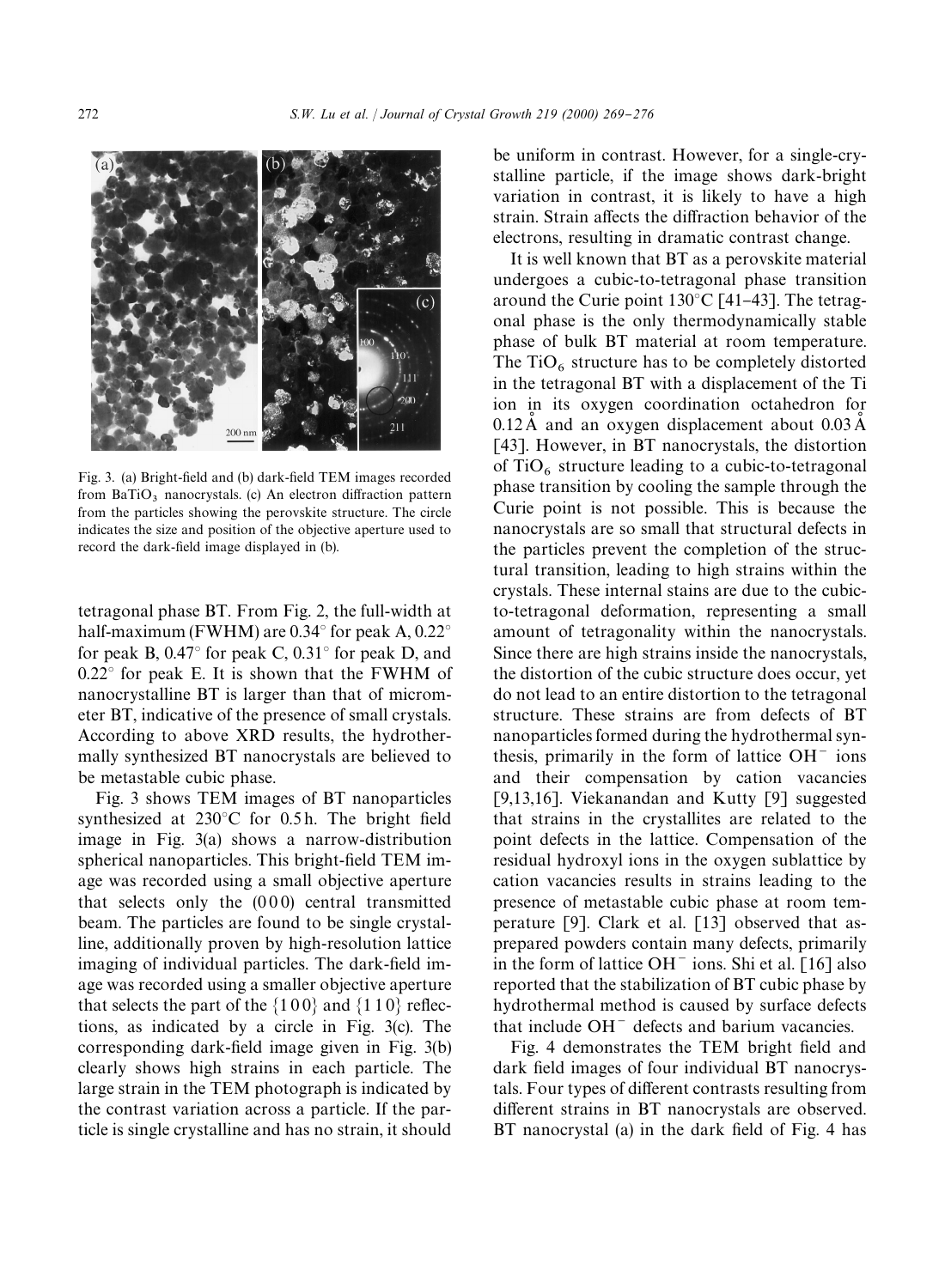

Fig. 4. TEM bright- and dark-field images of four individual BT nanocrystals with different contrasts resulting from different strains in the dark field image: (a) nearly half-bright color and half-dark color contrast; (b) bright color dominant contrast; (c) equal bright-dark color contrast with nearly homogeneous distribution; and (d) dark color dominant contrast.

a nearly half-bright and half-dark color contrast. Nanoparticle (b) has a bright color dominant contrast with some dark colors. BT particle (c) exhibits of an equal bright-dark color contrast with nearly homogeneous distribution. The fourth particle (d) has a dark color dominant contrast with some bright colors. Four different types of contrasts in Fig. 4 suggest that the high strains in four BT nanocrystals are different.

In Fig.  $3(c)$ , the electron diffraction pattern identifies that the particles are  $BaTiO<sub>3</sub>$ , where the diffraction rings correspond well to the perovskite structure. EDS analysis was carried out by focusing a fine electron probe of  $\sim$  5 nm in diameter onto a single BT particle. The EDS result exhibited Ba, Ti, and O from nanocrystals in the stoichiometric amount.

The particle size was statistically estimated to be  $77.8 + 23.5$  nm from approximately 250 particles in TEM bright field image in Fig.  $3(a)$ . The particle size and size distribution measured by laser scattering method was  $83 + 19$  nm. The small particle size

and narrow size distribution of nanocrystals in the TEM image suggest that further growth and agglomeration of BT nanocrystals have been hindered in the presence of polymer coatings. During nucleation and crystallization of BT nanocrystals, Tween $\mathcal{P}$  80 acted as a surface modifier and then a particle growth inhibitor  $[37-40]$ . The presence of these polymeric species on BT prevents the agglomeration of particles and hinders further growth of individual particles. The polymeric species remaining on BT particle surface act as a dispersant in water, leading to a well-dispersed suspension without additional dispersant as demonstrated in our previous work [44].

Since there is a cubic-to-tetragonal phase transition of BT crystals around the Curie point at  $130^{\circ}$ C, an endothermic peak in DSC curves is expected while cooling micrometer size BT powders. However, if the hydrothermally synthesized BT nanoparticles are cubic, there will be no phase transition and no endothermic peak around  $130^{\circ}$ C. Fig. 5 shows the DSC results of BT nanoparticles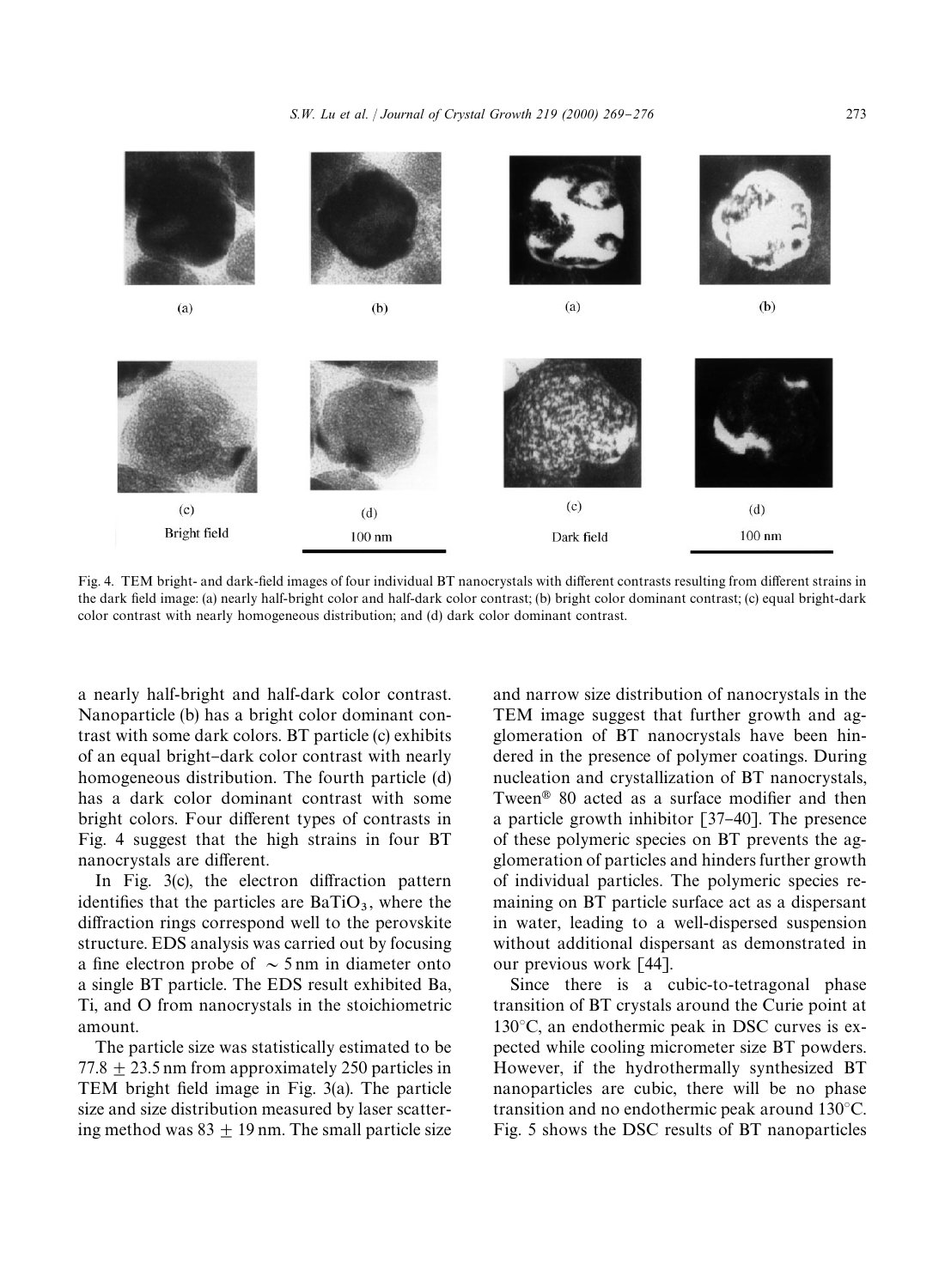

Fig. 5. DSC curves from BT nanocrystals synthesized at  $230^{\circ}$ C for 0.5 h and tetragonal BT powder.

synthesized at  $230^{\circ}$ C for 0.5 h and the tetragonal reference BT. As one can expect, there is no endothermic peak between 80 and  $155^{\circ}$ C. The absence of the enthalpy peak around the Curie point indicates no phase transition around  $130^{\circ}$ C. It is in good agreement with the attribution of cubic phase from XRD pattern at room temperature. In contrast, there is an endothermic peak in tetragonal BT.

The absence of the endothermic peak around  $130^{\circ}$ C may lead to a conclusion that the synthesized nanocrystal is cubic phase BT. However, one must be very careful to make this conclusion solely based on DSC or XRD results. Begg et al. [17] reported that the DSC endothermic peak disappeared when the  $BaTiO<sub>3</sub>$  having a tetragonality *c*/*a* less than 1.0061. This suggests that there should be no endothermic peak if the tetragonality is small. It is true that DSC technique is not very sensitive to the presence of small amount of tetragonality in the sample. Dutta et al. [33] used DSC technique to quantify the percentage of tetragonal phase in hydrothermal BT after correlating the change in enthalpy  $(\Delta H)$  of the tetragonal-to-cubic transition with the amount of tetragonality in the nanocrystals. Based on the above reason, Dutta et al.'s method cannot be deemed reliable.

Hence, the determination of cubic phase BT by XRD and DSC cannot exclude the presence of a small amount of tetragonality in the nanocrystals, since both methods are not sensitive enough. Cho [29] reported that even BT particles of 20 nm size may have tetragonal asymmetry based on Ramanactive modes observed for tetragonal BT in his as-prepared BT nanocrystals. Clark et al. [13] found that the presence of a peak at  $305 \text{ cm}^{-1}$  in Raman spectra indicating asymmetry within the  $TiO<sub>6</sub>$  octahedra of BaTiO<sub>3</sub> demonstrated clearly, on a local scale, that as-prepared BT powders do not have cubic symmetry. Therefore, they claimed that the wet-chemically synthesized BT powders are tetragonal rather than cubic. Several other researchers also reported the observation of Ramanactive modes from BT nanoparticles prepared by wet-chemical techniques [10,12]. However, Busca et al. [10] explained the apparent contradiction between XRD and Raman arising from the microscopic nature of vibrational spectroscopy in contrast to the longer range order necessary to have a given X-ray diffraction pattern.

In fact, Raman spectroscopy is a highly sensitive spectroscopic technique to probe the local structure of atoms in materials. Based on crystallography, only infrared active bands without first-order Raman activity are predicated for cubic BT with a space group of Pm3 m [12,45]. However, eight Raman-active modes, seven of which are also IR active, are expected for tetragonal BT with a space group of P4 mm [12]. Hence, only active modes of tetragonal phase will be detected from Raman spectroscopy.

Fig. 6 shows the Raman spectra of as-prepared BT nanocrystals measured at 25 and  $150^{\circ}$ C, and of fired nanocrystalline BT samples ( $1000^{\circ}$ C for 5 h in air) measured at  $25^{\circ}$ C. It is shown in Fig. 6 that there are several Raman-active modes resulting from the tetragonal phase for as-prepared BT nanocrystals. However, no Raman-active mode was observed at  $150^{\circ}$ C. This suggests that the BT nanocrystal is all cubic phase at  $150^{\circ}$ C [22], while at room temperature there exists some tetragonal phase. For samples after fired at  $1000^{\circ}$ C for 5 h in air, all Raman-active modes still exist similar to those of as-prepared samples. In Fig. 6, the bands around 515 and 260 cm<sup> $-1$ </sup> are assigned to the transverse optical (TO) modes of  $A_1$  symmetry, whereas the band around  $300 \text{ cm}^{-1}$ , which is characteristic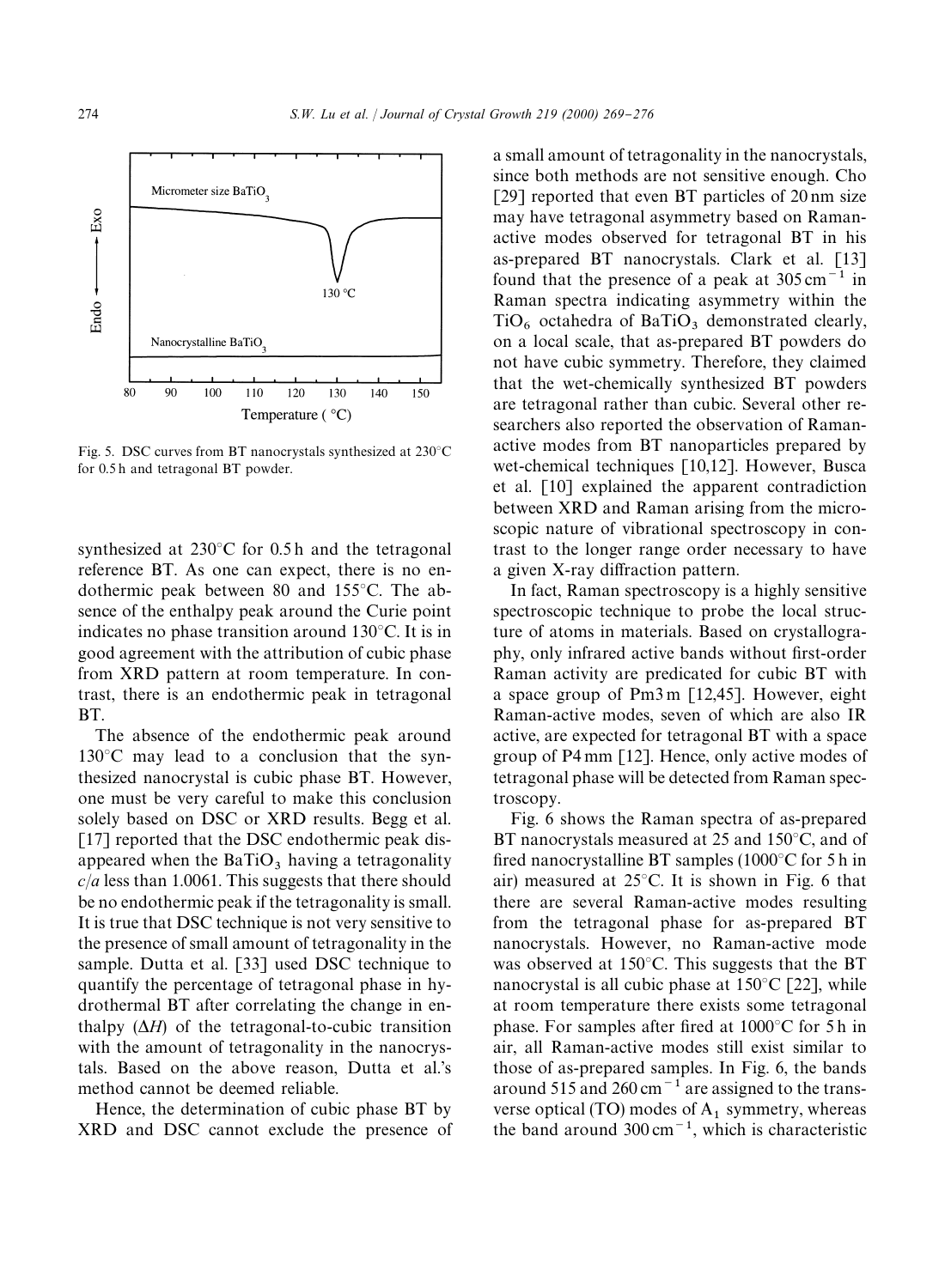

Fig. 6. Raman spectra of as prepared BT nanocrystals measured at 25 and  $150^{\circ}$ C (curves 1 and 2), and fired BT samples (1000 $^{\circ}$ C) for 5 h in air) measured at  $25^{\circ}$ C (curve 3).

of the tetragonal phase, is assigned to the  $B_1$  mode. This  $300 \text{ cm}^{-1}$  peak is reduced its sharpness and becomes indistinct when the tetragonal phase is not dominant. The weak peak at  $300 \text{ cm}^{-1}$  suggests that the tetragonal phase is not the dominant phase within the synthesized nanocrystals. By the Raman-active modes, one can conclude that tetragonal phase BT exists in the hydrothermally synthesized samples. However, the tetragonal phase is not the dominant phase since the characteristic peak of tetragonal structure at  $303 \text{ cm}^{-1}$  is indistinct.

#### 4. Conclusions

Barium titanate nanocrystals with mean size of  $77.8 + 23.5$  nm were synthesized by using a hydrothermal method. XRD and DSC results indicate cubic structure of BT nanocrystals. The appearance of indistinct Raman-active modes shows the presence of non-dominant tetragonal phase. The observation of high strains from TEM dark field image agrees well with the appearance of small amount of tetragonality. The high strain is caused by lattice defects such as  $OH^-$  and their compensation by cation vacancies. The BT nanocrystals are of metastable cubic phase with some tetragonality.

#### Acknowledgements

This work was supported by the National Science Foundation (NSF) under the grant number DMR-9731769. We are grateful to the Raman experiments performed by Dr. C. Windisch of Pacific Northwest National Laboratory.

## **References**

- [1] P.P. Phule, S.H. Risbud, J. Mater. Sci. 25 (1990) 1169.
- [2] D. Hennings, G. Rosenstein, H. Schreinemacher, J. Eur. Ceram. Soc. 8 (1991) 107.
- [3] M. Wu, R. Xu, S.H. Feng, L. Li, D. Chen, Y.J. Luo, J. Mater. Sci. 31 (1996) 6201.
- [4] C.T. Xia, E.W. Shi, W.E. Zhong, J.K. Guo, J. Eur. Ceram. Soc. 15 (1995) 1171.
- [5] J.O. Eckert Jr., C.C. Hung-Houston, B.L. Gersten, M.M. Lencka, R.E. Riman, J. Am. Ceram. Soc. 79 (1996) 2929.
- [6] E.B. Slamovich, I.A. Aksay, J. Am. Ceram. Soc. 79 (1996) 239.
- [7] A.N. Christensen, Acta Chem. Scand. 24 (1970) 2447.
- [8] L. Zhao, A.T. Chien, F.F. Lapse, J.S. Speck, J. Mater. Res. 11 (1996) 1325.
- [9] R. Viekanandan, T.R.N. Kutty, Powder Tech. 57 (1989) 181.
- [10] G. Busca, V. Buscaglia, M. Leoni, P. Nanni, Chem. Mater. 6 (1994) 955.
- [11] T. Noma, S. Wada, M. Yano, T. Suzuki, J. Appl. Phys. 80 (1996) 5223.
- [12] R. Asiaie, W. Zhu, S.A. Akbar, P.K. Dutta, Chem. Mater. 8 (1996) 226.
- [13] I.J. Clark, T. Takeuchi, N. Ohtori, D.C. Sinclair, J. Mater. Chem. 9 (1999) 83.
- [14] D. Hennings, S. Schreinemacher, J. Eur. Ceram. Soc. 9 (1992) 41.
- [15] J. Menashi, R.C. Reid, L. Wagner, Cabot Corporation, US patent 4829033, May 9, 1989.
- [16] E.W. Shi, C.T. Xia, W.E. Zhong, B.G. Wang, C.D. Feng, J. Am. Ceram. Soc. 80 (1997) 1567.
- [17] B.D. Begg, E.R. Vance, J. Nowotny, J. Am. Ceram. Soc. 77 (1994) 3186.
- [18] P.K. Dutta, J.R. Gregg, Chem. Mater. 4 (1992) 843.
- [19] M.H. Frey, D.A. Payne, Phys. Rev. B 54 (1996) 3158.
- [20] S. Schlag, H.F. Eicke, Solid State Commun. 91 (1994) 883.
- [21] R.N. Viswanath, S. Ramasamy, Nanostruct. Mater. 8 (1997) 155.
- [22] H. Shimooka, M. Kuwabara, J. Am. Ceram. Soc. 79 (1996) 2983.
- [23] G. Pfaff, J. Mater. Chem. 2 (1992) 591.
- [24] T. Takeuchi, M. Tabuchi, K. Ado, K. Honjo, O. Nakamura, H. Kageyama, Y. Suyama, N. Ohtori, M. Nagasawa, J. Mater. Sci. 32 (1997) 4053.
- [25] H.I. Hsiang, F.S. Yen, J. Am. Ceram. Soc. 79 (1996) 1053.